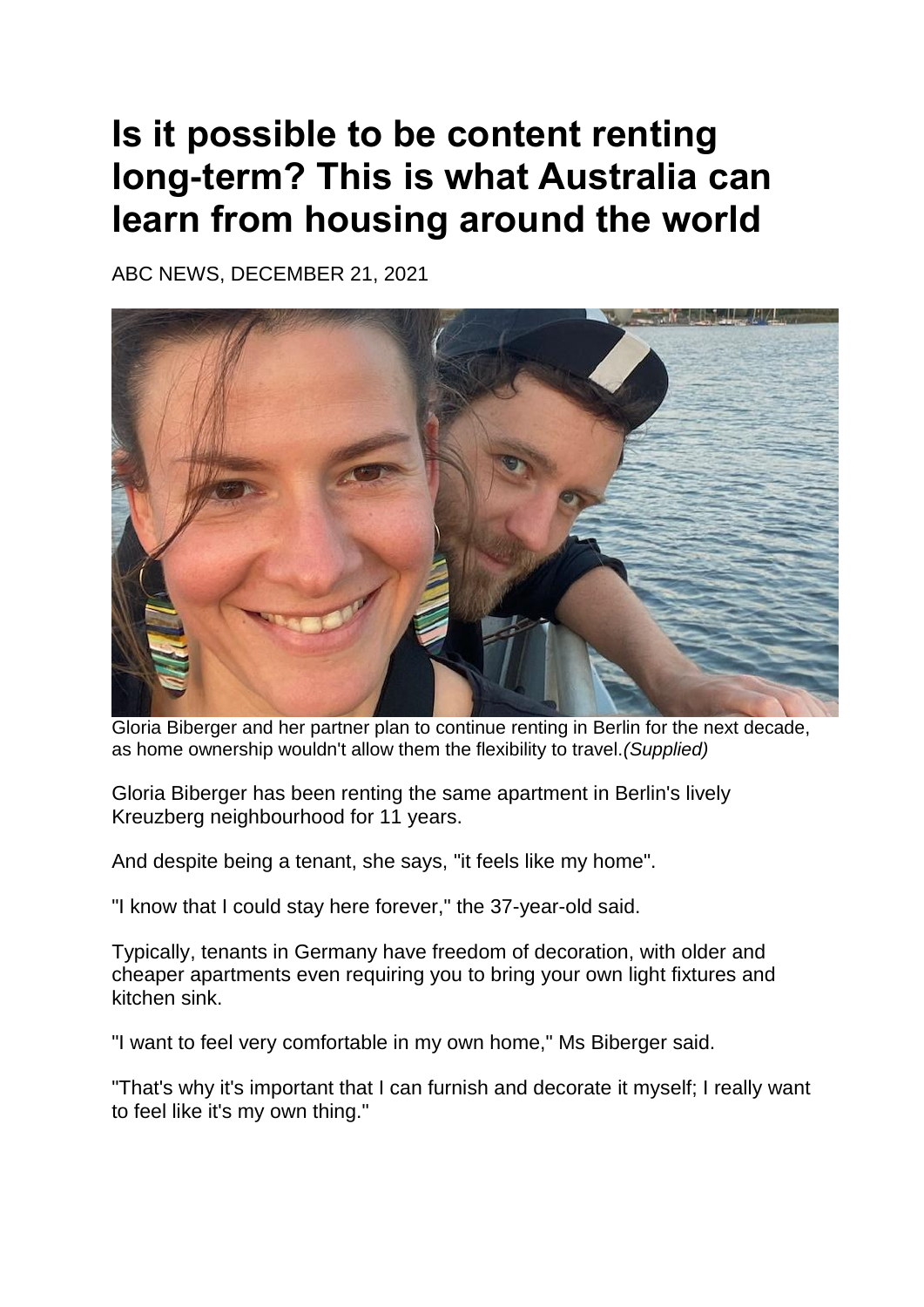While Ms Biberger is happy in her current apartment, where under her openended lease she can only be evicted in very restricted circumstances – even if the apartment is sold – she's on the hunt for a bigger place with her partner.

The couple hope to rent their next apartment for at least the next 10 years and have no desire to buy a property in the foreseeable future.



Ms Biberger has been in the same rented apartment for 11 years and says she could have stayed indefinitely. *(Supplied)*

With strong tenant protections and unlimited leases, Ms Biberger is among the many Germans who remain content to rent.

More than 80 per cent of Berlin's 3.7 million residents rent their home.

Across the country, the home ownership rate stands at about 50 per cent, which is one of the lowest in Europe, according to market and consumer data firm Statista.

Despite rents increasing more substantially in recent years, Ms Biberger still feels better off renting than if she owned a home.

"Friends who have moved to the countryside to buy homes are envious when I tell them I'm going to the United States and travelling," she said.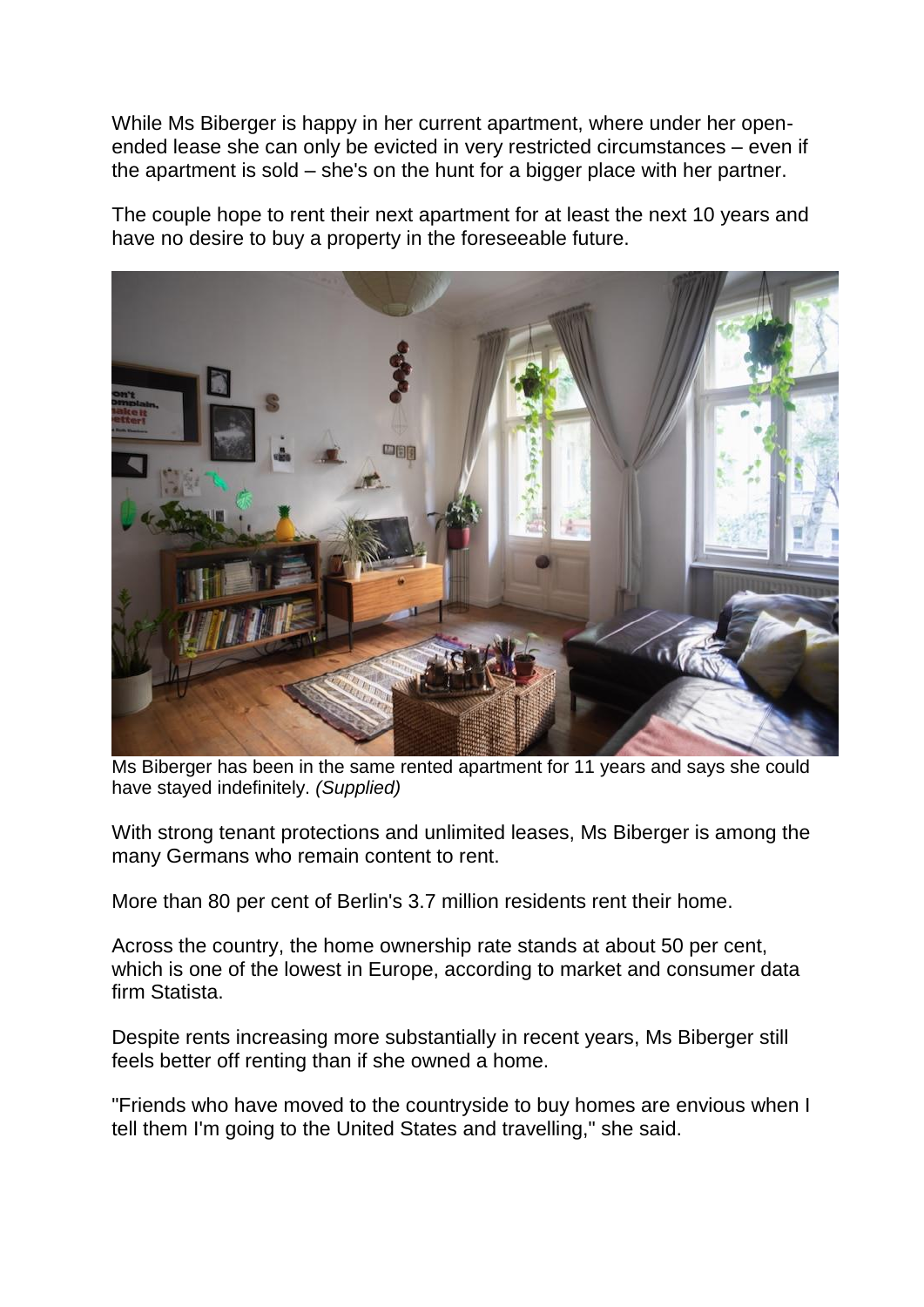"They say that even living out of the city, they can't afford to have such a flexible lifestyle."



Germany's laws are broadly in favour of the tenant, with long leases and strict eviction requirements allowing renters to stay put long-term. *(Reuters: Annegret Hilse)*

## **A rethink of rights for Australia's long-term renters**

Australia's obsession with home ownership has become a pipe dream for many, with skyrocketing rents making it near impossible for long-term renters to save for a home.

[This year, tenants experienced their biggest annual rent increases since 2009,](https://www.abc.net.au/news/2021-10-01/home-prices-surge-more-than-20pc-over-the-past-year-corelogic/100506228) while house prices have been climbing twice as fast.

Housing experts say Australia is falling behind in providing a coordinated policy structure that offers stronger renter protections, long-term stability, and adequate funding for social housing.

"We haven't had a national coordinated housing policy in Australia since 1992," said Swinburne University professor of housing policy Wendy Stone.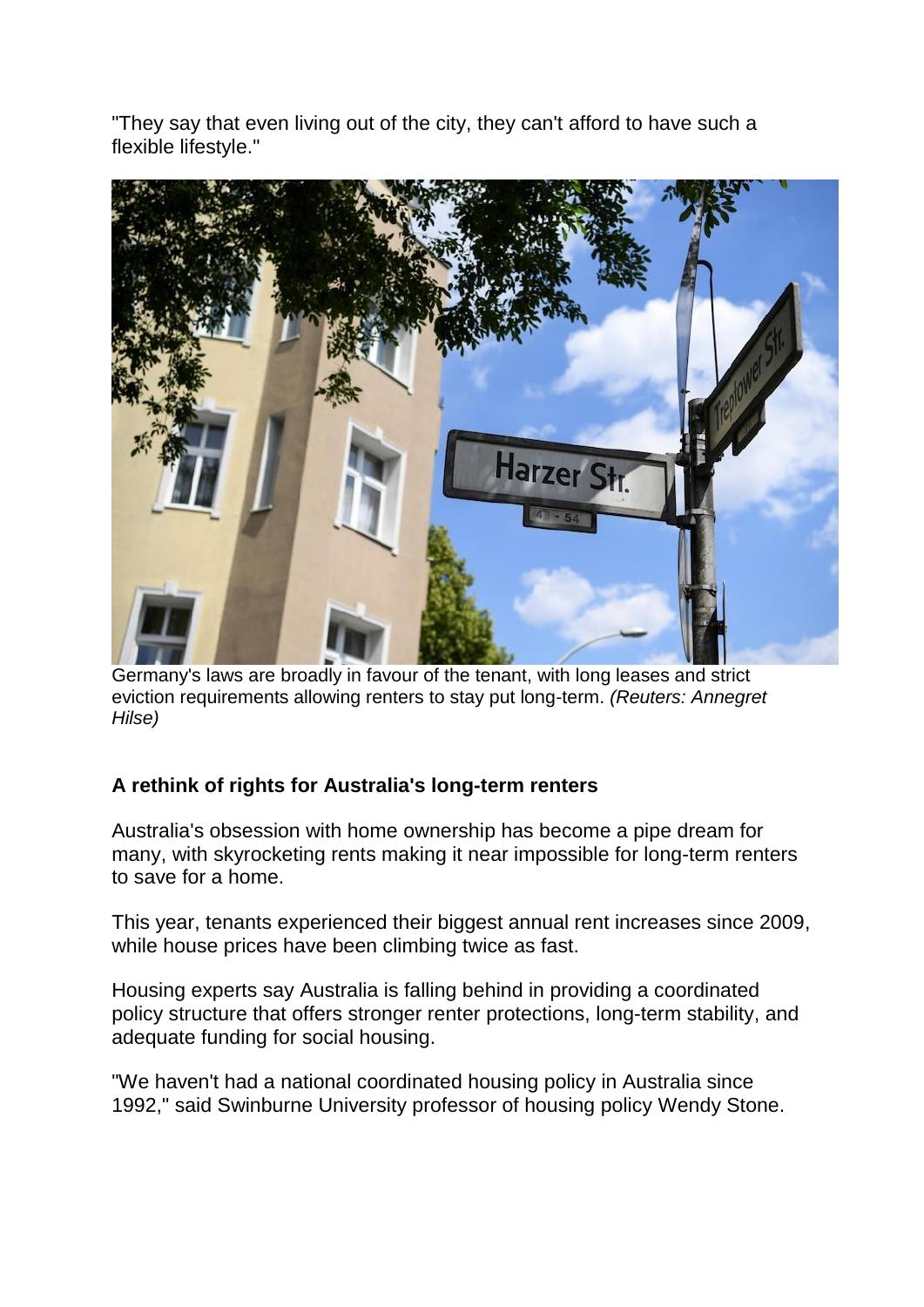Although there's no model that can just be "picked off the shelf of another country", there are a range of approaches that Australia could look to in order to reduce rental stress and improve the housing market overall.

Chris Martin, research fellow at the UNSW City Futures Research Centre, said a starting point was a rethink of renters' rights.

Getting rid of no-grounds terminations is "the simplest thing that governments could do tomorrow", he said.

Australia is one of the few developed countries that allows no grounds evictions.

Victoria, Tasmania and the ACT have recently made changes to eviction laws, but across much of the country booming rental prices have led to an increase in tenants being evicted without cause.



The average price of an 84-square metre apartment in Seoul is roughly \$950,000, according to local experts. *(ABC News: Mitch Denman Woolnough)*

In particular, Mr Martin said states and territories should be looking at rent regulation and rental affordability, issues missing from the recent residential tenancies law reviews.

"We don't have any regulation of rents for affordability across Australia," he said.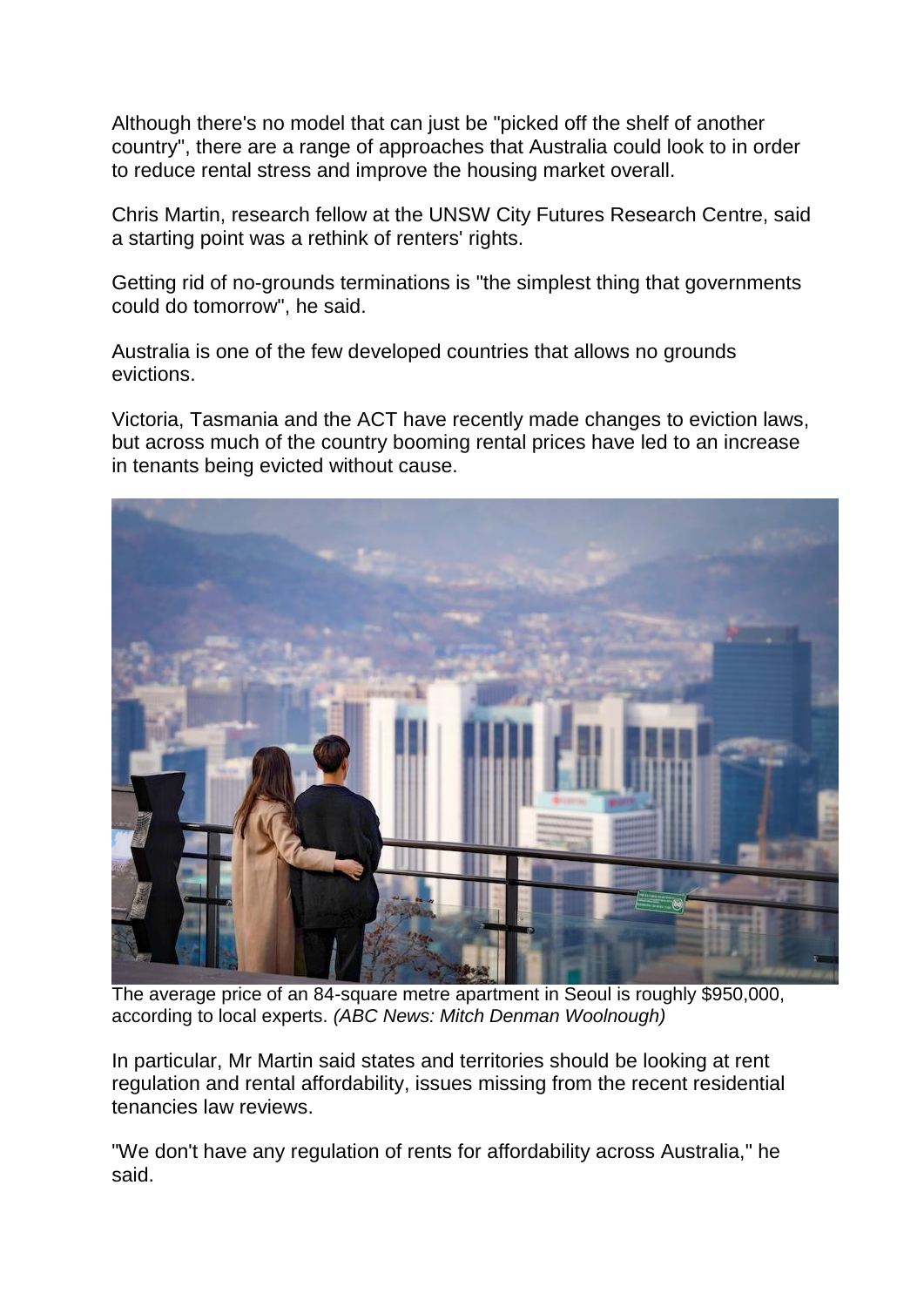"There are examples throughout the world, and even historic examples in Australia, where we have regulated rents before."



More than 130 rental law changes that began this week could have a big impact on Victorians.

In recent months, Ireland, Scotland and Spain announced rent controls and laws that cap annual rent increases.

In 2020, South Korea also introduced a range of stronger tenant protections, including limiting rent increases to 5 per cent, amid a staggering rise in real estate prices.

In US cities such as New York and San Francisco rent control is hardly new.

Mr Martin said some regulations across states and territories prevented landlords from increasing rent more than once in six or 12 months, but said rent could be increased at the market level.

"A tenant can challenge a rent increase if it's excessive to the general market level of rents, but if the general market level of rent is going up 20 per cent in a year, that's the sort of rent increase a landlord can give," he said.

Berlin took a more controversial approach in January 2020, freezing the city's rents at mid-2019 levels for five years.